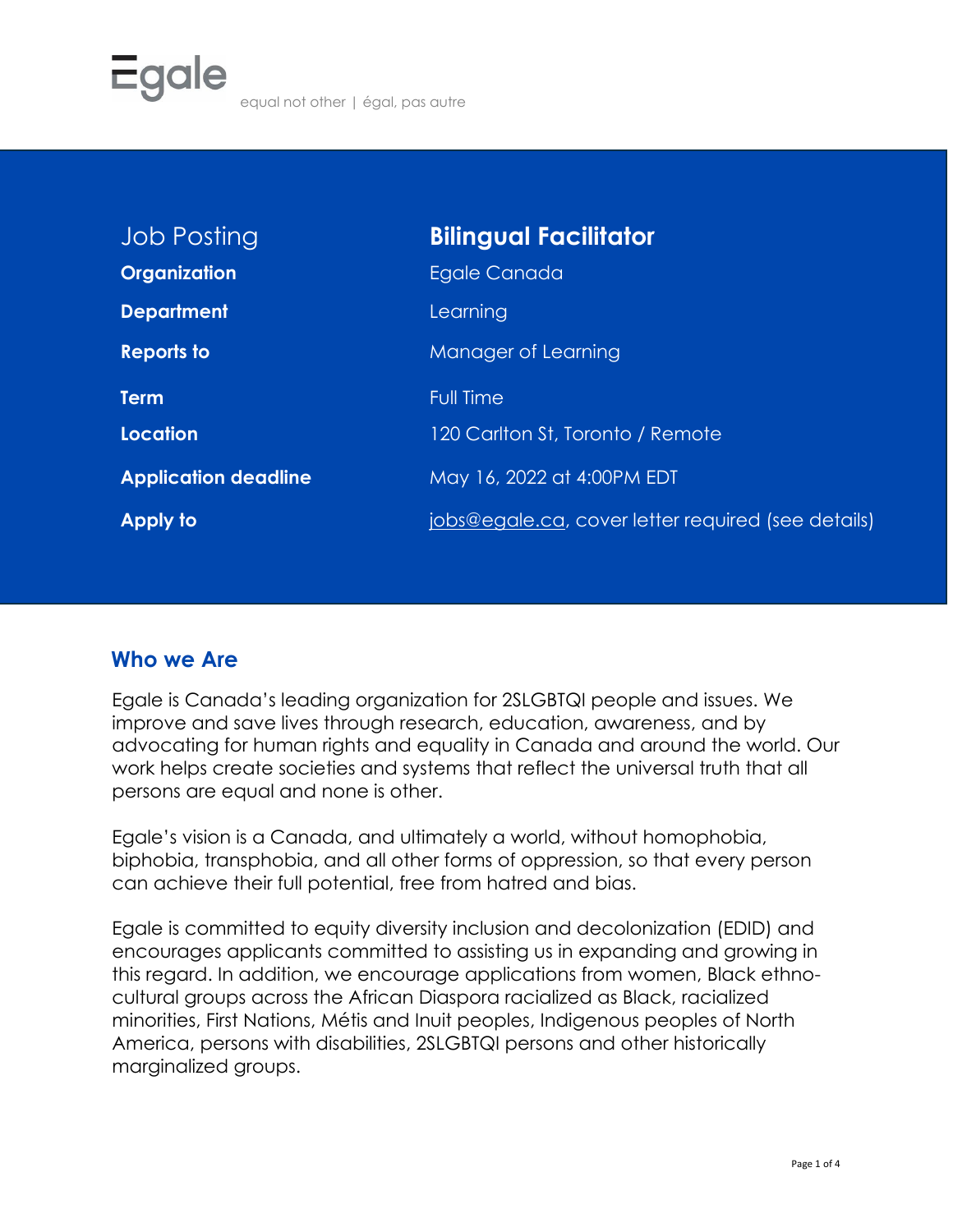# **The Opportunity**

Reporting to the Manager of Learning, the Bilingual Facilitator is responsible for delivering Egale's educational programs to adults in various workplace settings, inputting to design of curriculum, and providing coaching and guidance to Egale's external roster of facilitators. The Bilingual Facilitator is an established leader in learning who delivers excellent and engaging training programs while also acting as a consultant for curriculum development and workshop creation. The ideal candidate is an experienced practitioner in facilitation and training who works strategically to create and deliver workshops that promote 2SLGBTQI equity and inclusion.

## **Core Duties & Responsibilities**

- Deliver Egale's core educational programs to adults in a variety of workplace settings; using blended delivery methods (in person, online, synchronous and asynchronous).
- Travel on-site to various client workplaces (as needed) to deliver in-person training, including domestic and possible international mandates.
- Provide input and lend expertise as a subject matter expert to the development of curriculum by Egale's instructional designers and/or partners.
- Modify curriculum to accommodate special requests by clients, when needed.
- Provide ongoing input, coaching and guidance to Egale's roster of external facilitators.
- Strive to continuously refine delivery approaches and techniques to ensure the needs of Egale's clients are met, and feedback from learners is implemented.
- In consultation with the Manager of Strategic Partnerships, source opportunities and deliver presentations at conferences, workshops and symposia to showcase work of Egale and 2SLGBTQI issues, in consultation with Egale's Business Development team.
- Work with the Senior Learning Evaluation Officer to review pre and post session reports.
- provide and/or contribute to reports, statistics, written narratives and other administrative documentation as required for funding and organizational reports and materials, including training pre and post surveys/reports, in collaboration with Egale's learning evaluation officer.
- Other duties, as directed, for the delivery of the Department's strategic priorities and/or to meet key deadlines.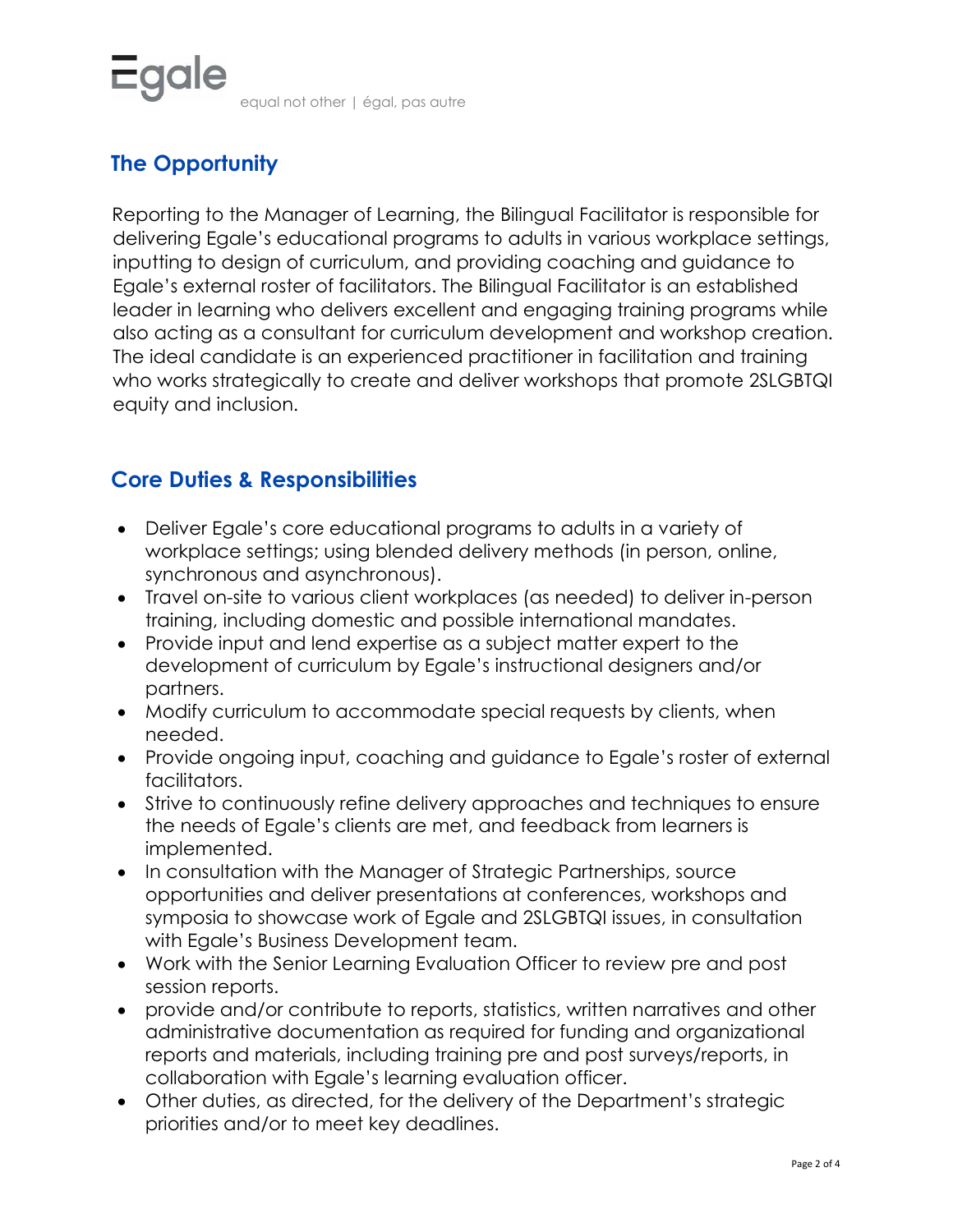

equal not other | égal, pas autre

### **Education**

- Completion of post secondary degree in education, social science or other relevant field required.
- Advanced degree (Master's or Ph.D) considered an asset.
- An equivalent combination of education and experience may be considered.

### **Experience**

- Minimum of 5+ years as a professional facilitator working with an adult audience.
- Expertise and/or lived experience around 2SLGBTQI equity and inclusion.
- Proven experience facilitating training sessions to adults using blended formats, in person and online (synchronous and asynchronous).
- Proven experience designing curriculum and providing subject matter expertise around effective learning approaches for adults.

## **Knowledge**

- Excellent knowledge of principles and methods for adult learning and instruction of adults.
- Knowledge of interactive media and web-based learning applications for material development (authoring) and delivery (virtual classrooms, learning management systems).
- Knowledge of Anti-Racism and Anti-Oppression frameworks, intersectionality, principles of equity, diversity, inclusion, and decolonization (EDID) and human rights more broadly.
- Knowledge of Microsoft Office applications, including Project and SharePoint.

## **Abilities/Skills**

- Exceptional group facilitation, presentation and communication skills.
- Strong interpersonal and relationship building skills.
- Fluently bilingual in French and English (oral and written).
- Proven ability to multi-task in a busy environment and work well under pressure.
- Willingness to work with flexibility, including working alternative hours and changing priorities.
- Valid Drivers Licence.